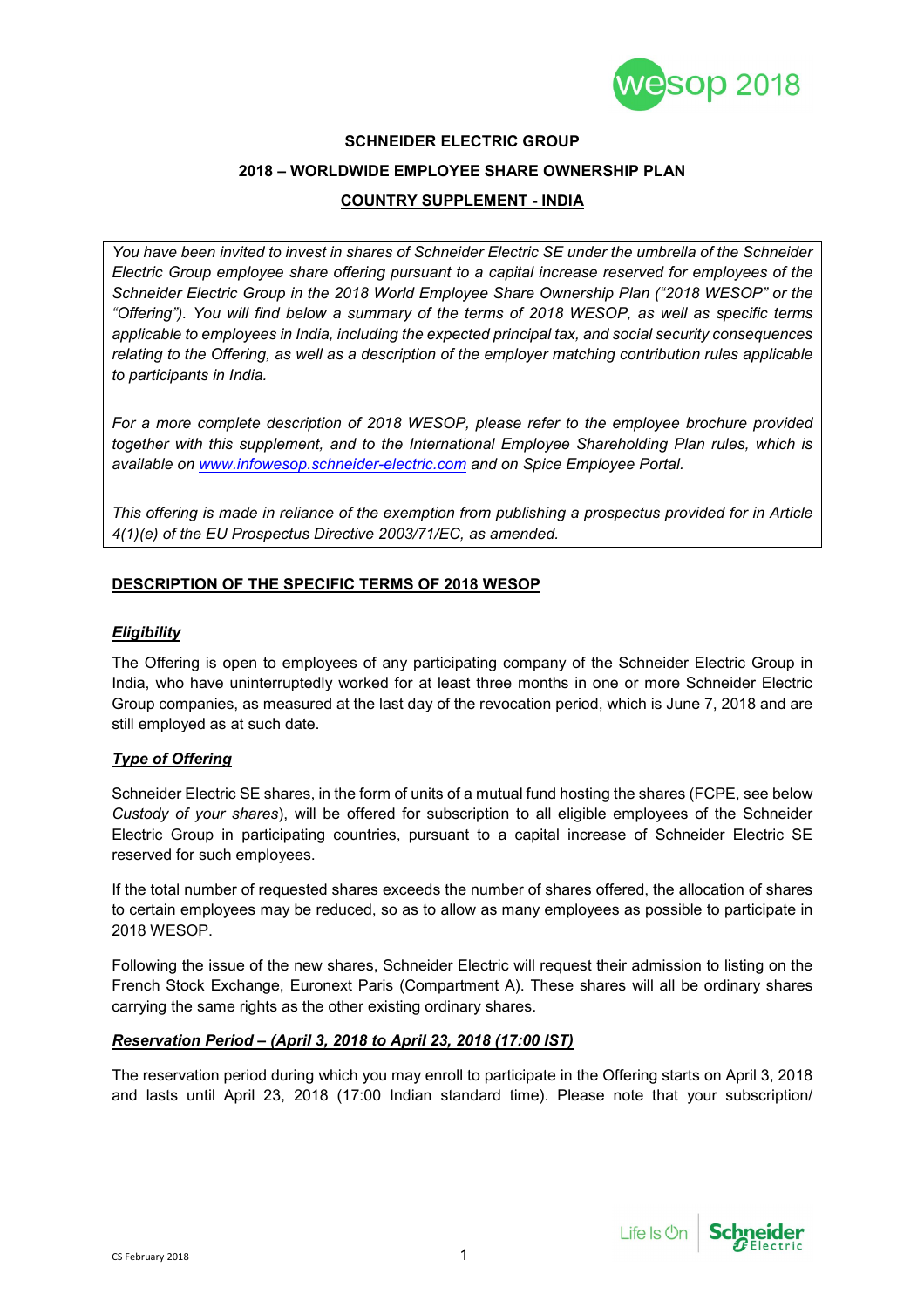

reservation will need to be submitted electronically, via the www.wesop.schneider-electric.com website, for which your personal access code is provided to you<sup>1</sup>.

In the event you choose to submit a paper subscription form (and if you are an employee of Schneider Electric Infrastructure Limited or Schneider Electric President Systems Limited), you will be required to ensure its submission directly with your local Human Resources Department within the reservation period.

Please note that in case of submission of subscription via internet, in addition to a paper subscription form, the reservation filled out on the website will prevail over and supersede the hard copy reservation form included with the brochure.

#### *Revocation Period (June 1, 2018 to June 7, 2018 (17:00 IST)*

Revocation period during which you may cancel your reservation starts on June 1, 2018 and lasts until June 7, 2018 (17:00 Indian standard time). During the revocation period, it is possible to cancel your reservation by completing a paper revocation form and returning it to your Human Resources Department no later than June 7, 2018 (17:00 IST). Please note that partial cancellation is not permissible.

In the absence of proper revocation as per requirements, your reservation order will become a final, binding and irrevocable subscription order on the last day of the Revocation Period.

#### *Subscription Price*

The subscription price for the Schneider Electric SE shares will be determined after the end of the reservation period. It is expected that the subscription price will be set by the Deputy Chief Executive Officer (upon delegation by the Board of Directors of Schneider Electric SE) on May 31, 2018. You will be informed of the subscription price by your local employer before the opening of the revocation period on June 1, 2018.

The Schneider Electric SE shares are offered at a 15% discount on the reference price. The subscription price will be based on the average of the 20 opening prices of the Schneider Electric SE share recorded on the Paris stock exchange ending on May 30, 2018 (inclusive). This average price is referred to as the "reference price". The subscription price will be equal to the reference price minus a 15% discount. The purchase price (subscription amount) will be communicated to you before the opening of the revocation period.

Payment of purchase price will be in Indian Rupees (INR) at the exchange rate to be determined by Schneider Electric prior to the beginning of the revocation period. Your employer will inform you of the exchange rate in due course. Such exchange rate will be valid for the payment of the purchase price during the subscription period. In all other circumstances than those referred to above, exchange rates that may affect the value of your investment are governed by the market and are not guaranteed.

*Important Note: During the life of your investment, the value of the Schneider Electric SE shares subscribed through the Classic FCPE as described in this supplement and the employee brochure, will be affected by fluctuations in the exchange rates between the euro and INR. As a result, if the value of the euro strengthens relative to INR, the value of the shares expressed in local currency will increase. On the other hand, if the value of the euro weakens relative to INR, the value of the shares expressed in INR will decrease.*



<sup>1</sup> *Note: Last entered details will prevail in online subscription tool.*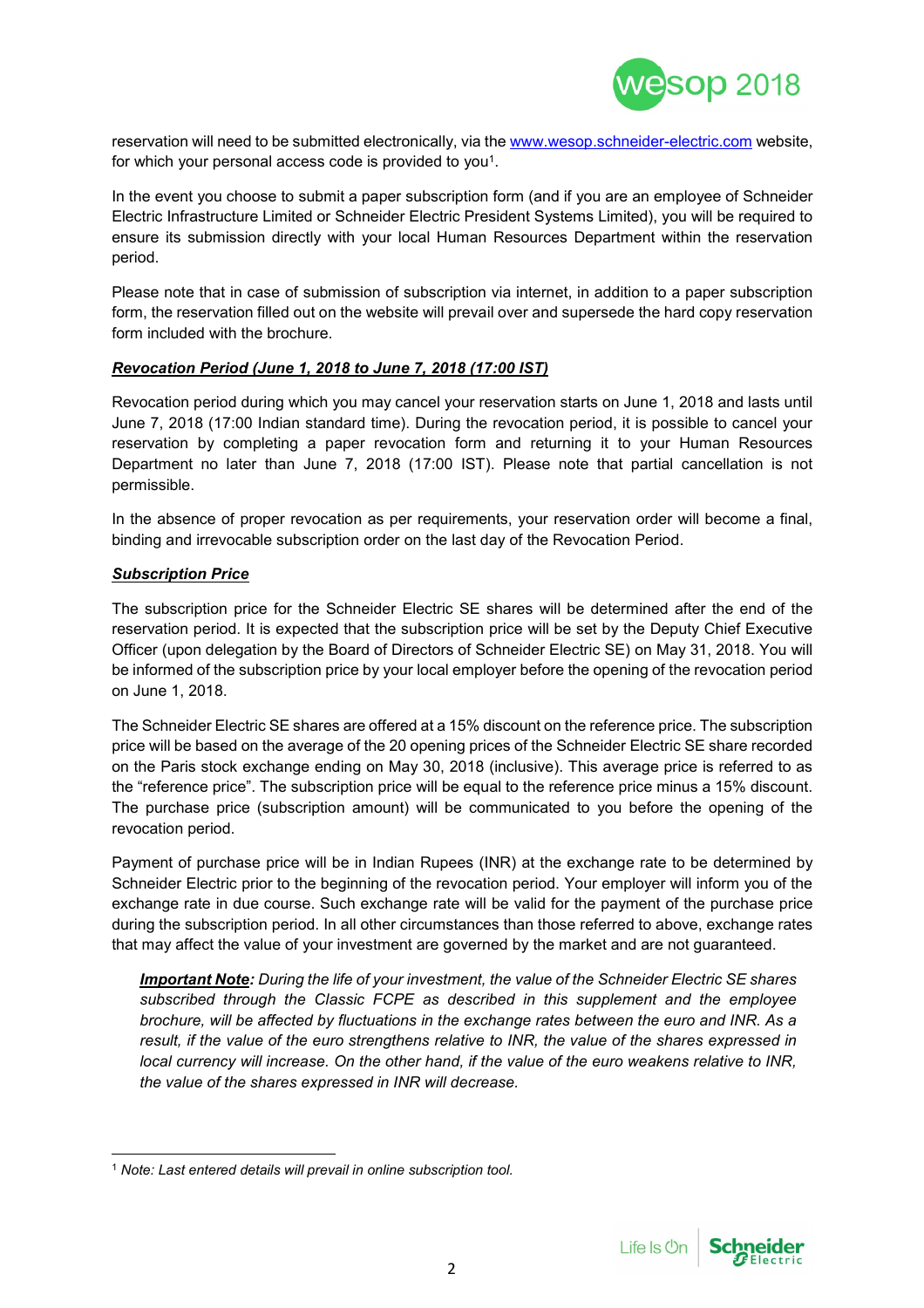

#### *Employer Matching Contribution*

*For Employees (other than Employees of SEIL and SEPSL)* **-** Your employer has decided to pay a matching contribution if you participate in the 2018 WESOP. For more information, please refer **Appendix A** at the end of the Country Supplement.

*For Employees of SEIL and SEPSL* **-** Please note that Schneider Electric Infrastructure Limited ("SEIL") and Schneider Electric President Systems Limited ("SEPSL"), being public companies, are subject to certain legal regulations which restrict them from allocating employer matching contribution under 2018 WESOP unless the shareholder's approval to 2018 WESOP and employer matching contribution is obtained. For more information, please refer **Appendix A** at the end of the Country Supplement.

#### *Method of Payment*

The following payment methods of your subscription are made available:

- 1 month's salary deduction in July 2018; or
- 3 months' salary deduction starting in July to September 2018; or
- availing finance facility from the Company up to 6 months' base salary for 2017 (provided investment limits of the 2018 WESOP are respected) repayable in 11 installments spread over 11 months, starting in July 2018 and ending May 2019.

#### *Financing by Employer*

Your employer will offer financing to you for all or a portion of the purchase price. The financing would be in the form of short-term interest-free loan, subject to a maximum of 6 months' base salary for 2017, which would be repayable/recoverable from you in 11 installments spread over 11 months. Although the said financing will be interest free, for the purposes of the Income-tax Act, 1961, a notional interest rate may be chargeable on the same and will be treated as a perquisite and taxable in your hands.

#### *Default of payment case*

In case where (i) you have opted to pay the subscription price via a loan or salary advance, to be reimbursed in installments, and (ii) you fail in your obligations to reimburse/repay such loan or salary advance in a timely manner, your employer shall have the overriding right to sell immediately upon such default or thereafter, the number of shares required to reimburse/repay the loan plus expenses, without prior notice of, or approval from you and without any right of indemnity. Such forced sale may incur tax implications on you.

#### *Maximum & Minimum Subscription Amount*

The maximum amount of subscription that you are permitted to make is 25% of your gross annual compensation paid by your employer during the year 2017.

In addition, your personal contribution cannot be less than INR 800.

Matching contributions from your employer, if any, with respect to the 2018 WESOP will not be considered for purposes of determining your maximum contribution entitlement.

#### *Possible reductions of your subscription request*

 Subscription requests exceed the number of shares offered: The total number of shares offered in the 2018 WESOP is 3.7 million newly issued Schneider Electric SE shares, which will be split on the price fixing date between the Schneider Electric Group Savings Plan and the Schneider Electric International Employee Shareholding Plan.

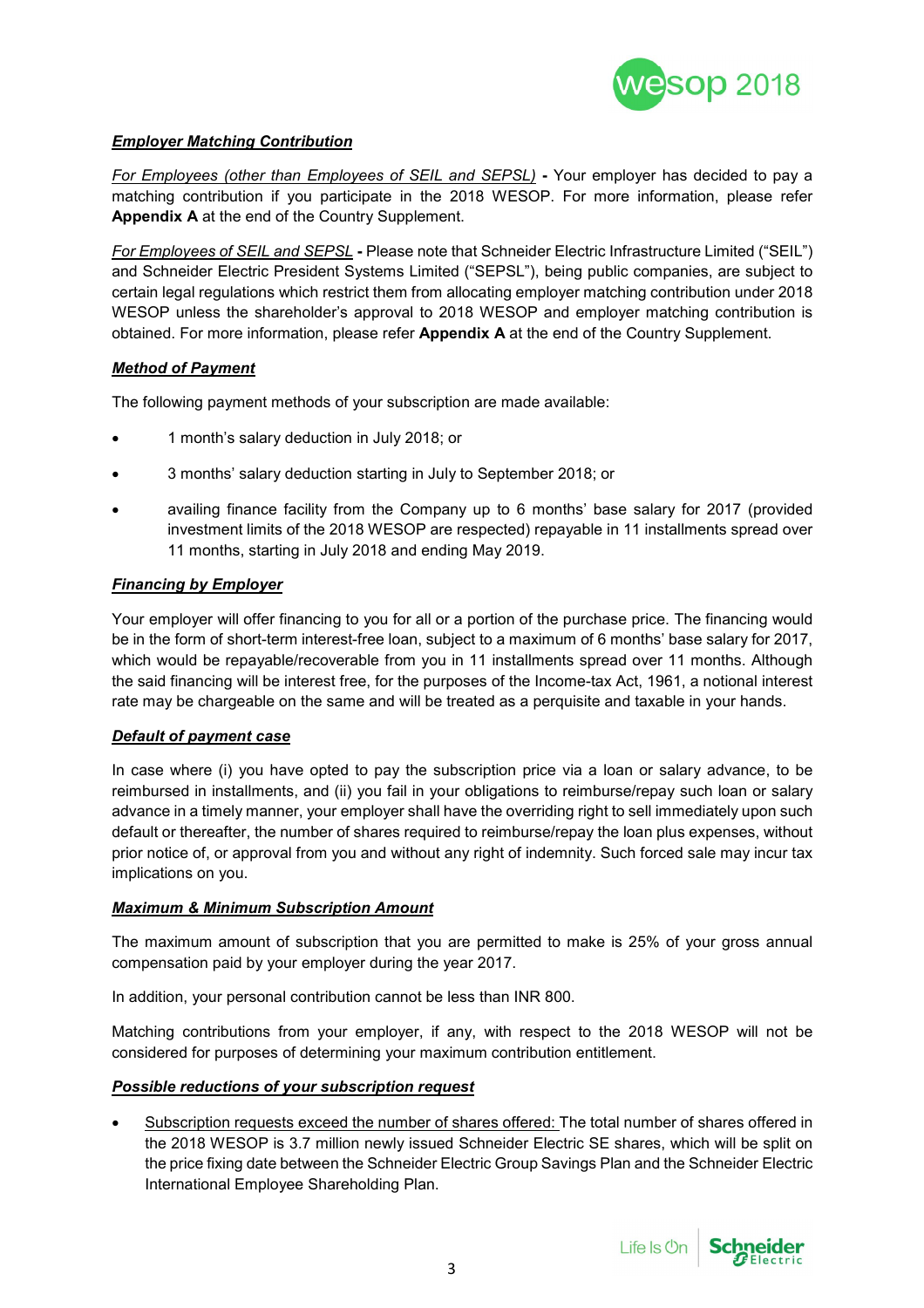

Accordingly, if the number of shares requested (whether to be subscribed directly or via an FCPE), exceeds the number of shares offered under the relevant Plan, the number of units that will be allocated to you in relation to the amount indicated in your subscription/reservation form may be reduced on the basis of the rules set forth in the employee brochure provided to you together with this Country Supplement. In such case, the amount that will be invested in your individual account in the International Employee Shareholding Plan will be reduced accordingly.

 Subscription requests result in exceeding the global amount of matching contribution: Furthermore, Schneider Electric has decided to cap the amount of matching contribution offered for the 2018 WESOP. Under the International Employee Shareholding Plan this cap will be of €37,000,000 (the "global amount of matching contribution" or "GMC").

Accordingly, if the calculated matching contribution to be allocated to all subscribers under the International Employee Shareholding Plan exceeds this cap, a reduction formula will be applied to the matching contribution and to the related subscribers' investment requests, as described below.

If the total matching contributions up to €800 calculated on all the employees' investment requests is lower than the GMC, then a matching contribution up to €800 per employee will be paid according to such employees' investment requests. Should this not be the case, the amount of matching contribution paid without reduction per employee shall be equal to the GMC divided by the number of subscribers, hereafter called "Maximum Unreduced Matching" (or "MUM").

Employees' investments will be served as follows:

► **1 st tranche:** matching contribution paid without reduction up to €800 per employee or MUM, as the case may be.

Irrespective of the total amount of matching contribution calculated for an employee's investment request, the first €800, or MUM as the case may be, will be paid without reduction, and the related employee personal contribution will be untouched: no reduction of the investment requests and of the corresponding matching contributions will take place for this 1st tranche.

The total amount of matching contribution paid to all subscribers with respect to this 1st tranche is called the « Minimum Protected Matching » (or « MPM »).

► **2nd tranche**, above €800 or MUM as the case may be: the matching contribution calculated according to the employee's investment request may be reduced if the total amount of matching contribution calculated on all investment requests is higher than the GMC.

Under such circumstances, the reduction of the matching contribution (above €800 or the MUM) calculated for each relevant employee shall be proportional to a ratio of the matching amount still available according to the GMC (i.e., GMC minus MPM) divided by the matching contribution which remains to be paid according to the calculation based on the employees' investment requests, i.e.: (GMC minus MPM) / (Total calculation of matching contributions minus MPM).

*(a) Calculation of the reduction of the employee's related investment request:*

The employee's investment request will then be reduced of the amount corresponding to the matching contribution reduction.

*(b) Modality of reduction of the employee's investment request:*

The amount of the investment requests reduced shall not be withheld or shall be reimbursed to the employee, depending on the method of payment used.

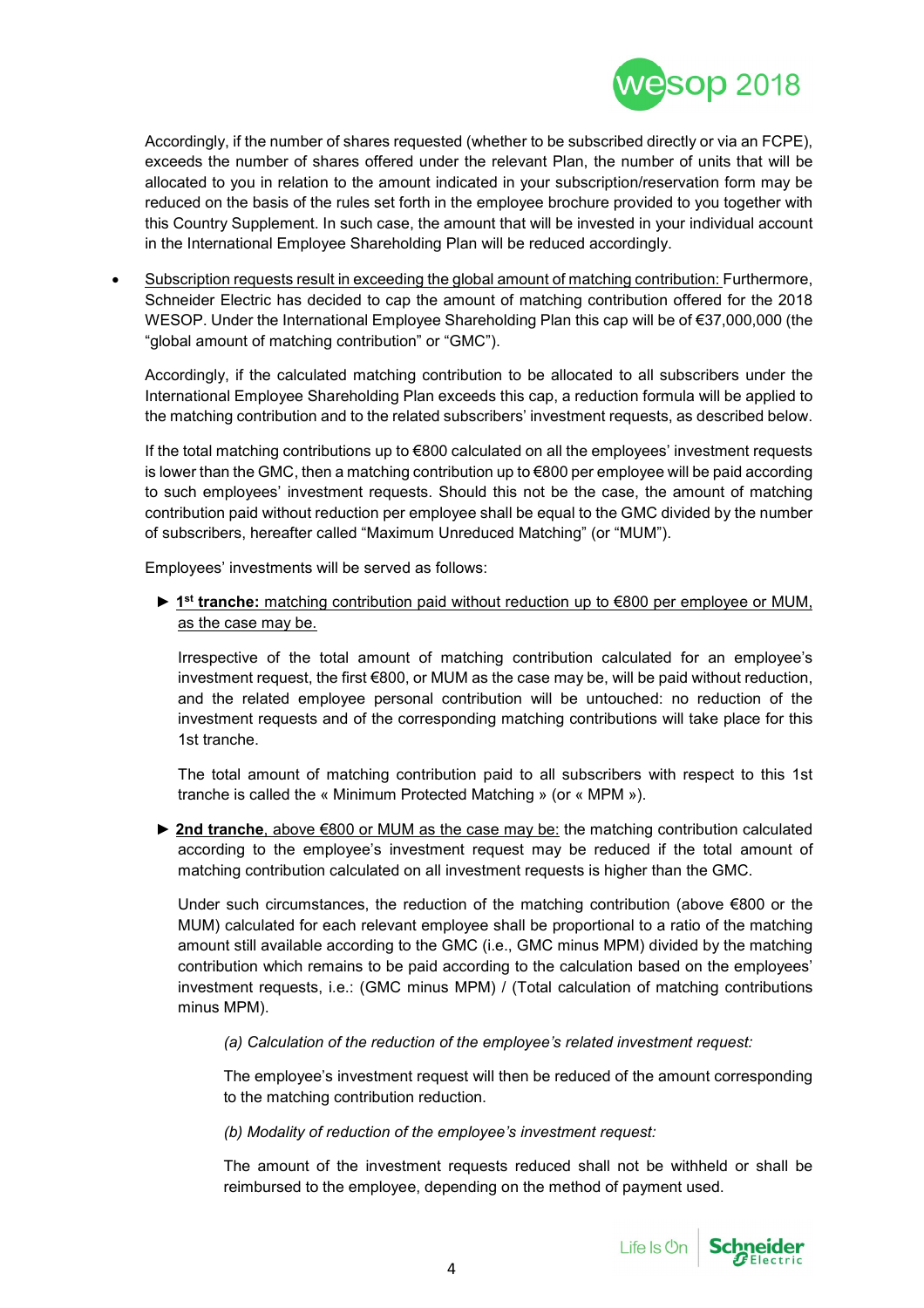

Hence, should such a reduction impact the matching contribution applicable to your investment request, your investment will also be reduced of the related amount so that you have no invested amount you expected to be matched that is not.

#### Examples:

- If your investment request is for an amount of INR 50,000, and exceeding the global amount of matching contribution results in a reduction of the matching contribution of INR 10,000, your investment request will be reduced by INR 10,000, i.e. INR 40,000 final investment (plus INR 40,000 matching).
- If your investment request is for an amount of INR 150,000, and exceeding the global amount of matching contribution results in a reduction of the matching contribution of INR 10,000 out of INR 105,000, your investment request will be reduced by INR 20,000, i.e. INR 130,000 final investment (plus INR 95,000 matching).
- If your investment request is for an amount of INR 250,000, and exceeding the global amount of matching contribution results in a reduction of the matching contribution of INR 10,000 out of INR 105,000, your investment request will be reduced by INR 20,000, i.e. INR 230,000 final investment (plus INR 95,000 matching).

#### *Custody of your Shares*

Your shares will be subscribed and held on your behalf by a mutual fund, a French collective shareholding vehicle, known as a *Fonds Commun de Placement d'Entreprise* (the "FCPE"), which is commonly used in France to hold and manage shares held by employees under employee share plans. The subscription to the capital increase will be made by the FCPE, acting on your behalf.

If you subscribe to the Offering, on the date of the capital increase, you will be issued units in the "Schneider Relais International 2018" FCPE corresponding to the Schneider Electric SE shares subscribed, and, after the merger between the two FCPEs, units of the FCPE Schneider Actionnariat Mondial compartment of the "Schneider Actionnariat Mondial" FCPE (the "**Classic FCPE**").

The units of FCPE will not be listed on a stock exchange and are not transferable to a third party.

#### *Your investment will be subject to a 5-year lock-up period*

In consideration of the benefits granted under this 2018 WESOP, your investment is subject to a 5-year lock-up period (up to and including June 30, 2023) during which you will not be able to redeem your investment in the FCPE. However, in certain circumstances set out below, you may, voluntarily or otherwise mandatorily be required to request the sale of your FCPE units during the abovementioned lock-up period:

- 1. A voluntary redemption is permitted upon your marriage. Request for redemption must be processed based solely on proof in the form of marriage certificate furnished by you;
- 2. A voluntary redemption is permitted upon the birth or adoption of your third child provided that your household is already financially responsible for at least two children;
- 3. A voluntary redemption is permitted upon your divorce or separation, when this event is accompanied by a court decision;
- 4. A voluntary redemption is permitted where you suffer from a disability resulting in the permanent or temporary (of at least 6 months) impossibility for you to exercise a professional activity;
- 5. A mandatory redemption is required upon your death. A voluntary redemption is permitted in the event of death of your spouse;
- 6. A mandatory redemption is required where your employment contract is terminated for any reason including because of resignation, dismissal or retirement;

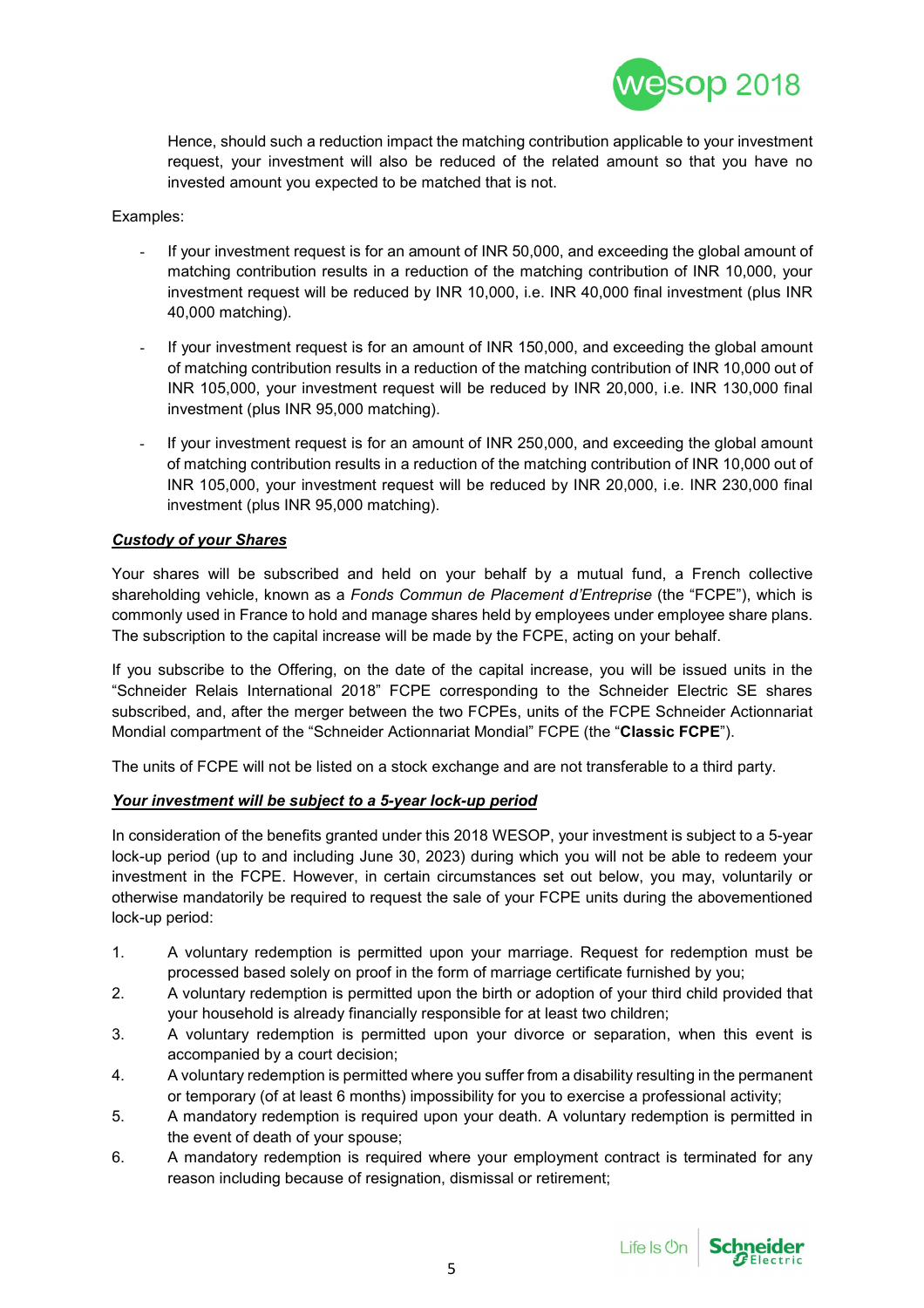

- 7. A voluntary redemption is permitted where your spouse or child requires the amounts invested to be used in (i) creation or taking over of an industrial or commercial business, either on his or her own or in the form of a company/firm, provided he or she effectively controls it, or (ii) installations in view of carrying on another non-salaried profession;
- 8. A voluntary redemption is permitted where you require the amounts invested for the acquisition or enlargement of your principal place of residence entailing the creation of a new living area;
- 9. A mandatory redemption is required where your employing company leaves the Schneider Electric Group and ceases to be a participating company as such terms are defined in the International Employee Shareholding Plan Rules.

Director of Human Resources of Schneider Electric SE (directly or by delegation) may, upon his or her own initiative or upon request from any participating company in writing, modify the early redemption conditions, including institute new events, modify or delete existing events, or provide interpretations of such events. Any action taken in this regard shall be on a case by case basis, valid only for the specific case or offering presented, unless otherwise specified in the plan administrator's decision.

Upon the occurrence of an event of early redemption giving rise to a voluntary redemption right under events number 1, 2, 3, 7 or 8 above, you must present your request to your employer together with supporting documentation of the event within 6 months following such event. These events, as well as event number 4, are restricted strictly to you alone and do not extend to your family members, dependent or otherwise, unless otherwise specified in event number 7.

In all other cases (except for events number 5, 6 and 9 as indicated below), you may present your request to your employer together with supporting documentation of the event at any time.

In the event of your death (event number 5), your executor must inform your employer of such event and request the redemption of your assets under the International Employee Shareholding Plan and any other Schneider Electric Group employee savings plan within one year after your death. Failure of your executor to make such request within the specified time-period shall not prevent the plan administrator from ordering a mandatory redemption at the end of this period. In the event your spouse dies, you may request the redemption of your assets under the Plan at any time after the occurrence of such event. Your employer will then forward this request, after having validated the occurrence of the event, based on the justifications provided, to the Holder of FCPE unit-holders' or shareholders' accounts.

Upon the occurrence of event number 6 (termination of employment), you shall inform your Group former employer of the occurrence of such event and present your request to redeem your assets under the International Employee Shareholding Plan and any other Schneider Electric Group employee savings plan. Such request for redemption must be made to such employer within one year after your departure from the Group company and no justification is required. Failure to make such request within the specified time-period shall not prevent the Plan Administrator from ordering a mandatory redemption at the end of this period.

Upon the occurrence of event number 9, where your company ceases to be a participating company, you must present your request of redemption of all of your assets under the International Employee Shareholding Plan and any other Schneider Electric Group employee savings plan as soon as such event is confirmed by your employer (and in no case later than the date of occurrence of such event) and no justification is required. Failure to make such request within the specified time-period shall not prevent the plan administrator from ordering a mandatory redemption.

Voluntary redemption shall take place in the form of a single payment that, at your choice, shall relate to all or some of the assets that may be redeemed.

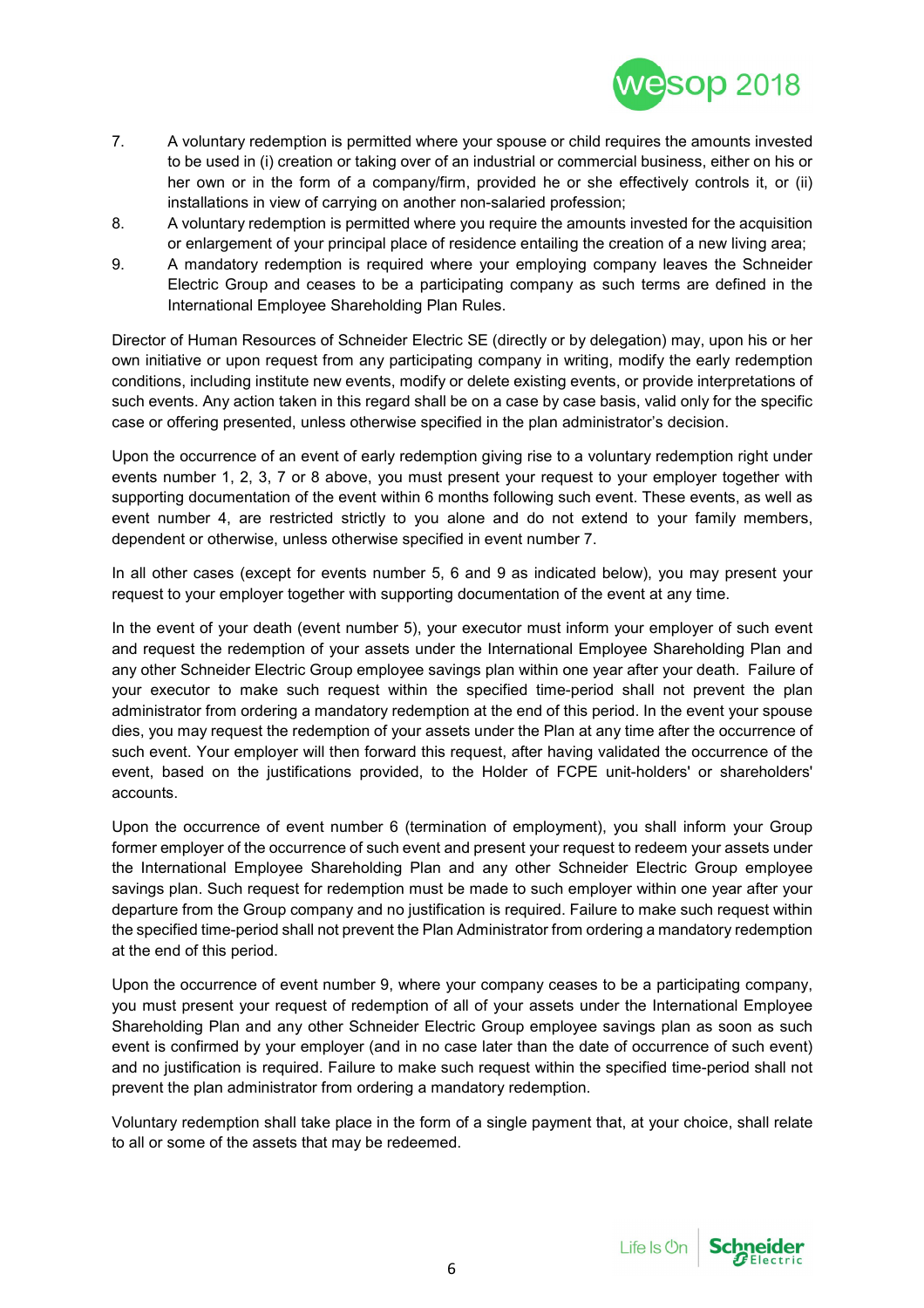

In case of mandatory redemption under events 5 and 6, if you (or your legal heirs) decide not to redeem your investment immediately and chose to use your (or their) right to exit within a one year period, you (or your legal heirs) will need to fill in and sign a Mandatory Exit Form prior to your departure from the Group (or shortly after your death, as the case may be). This Mandatory Exit Form is separate from the Redemption Request Form (please see below under "Processing of your exit request").

Before relying or attempting to rely on any of these Early Exit Events, you should consult with your employer to make sure that your case meets all the requirements of the International Employee Shareholding Plan and is permitted under local laws. You should not conclude that an early exit event is applicable unless you have described your specific situation to your employer and your employer has confirmed that it applies to your situation, upon providing the requisite supporting documents. For further information on the above early exit events and/or redemption procedure, please contact your Human Resources Department or consult the International Employee Shareholding Plan Rules, which are available on www.infowesop.schneider-electric.com and on Spice Employee Portal.

#### *After the end of the holding period*

For sake of clarity, please note that where an aforementioned event as a mandatory early exit (events number 5, 6 and 9) occurs after the end of the lock-up period, exit from the plan and from and any other Schneider Electric Group employee savings plan is mandatory.

#### *Processing your exit request*

To redeem your units, you will need to fill in a "Request for Redemption Form" (available with your Country Coordinator) and send it to your Country Coordinator, who will forward it to the FCPE for processing.

The FCPE will execute your request, after it has been validated by your local employer, and will transfer the value of your investment to your employer's bank account shortly thereafter.

Your employer will transfer the sums owed to you (after deduction of any tax or social charges when required) thereafter.

#### *Dividends*

Any dividends paid on the Schneider Electric SE shares held on your behalf by the Classic FCPE during the lock-up period will be automatically reinvested by the Classic FCPE in additional Schneider Electric SE shares. These reinvested dividends will result in an increase in the value of your units.

#### *Voting rights*

The Supervisory Board of the Classic FCPE will exercise on your behalf any voting rights attached to the Schneider Electric SE shares held by the Classic FCPE. For more information, please read the Classic FCPE's regulations.

#### *Redemption*

Your investment will become available for redemption on the expiration of the approximate 5-year lockup period (or earlier in the case of an early exit event). You can track the changing value of your investment in the FCPE by tracking the value of a unit. You may do so by logging on to the "Savers & Employees" area of the Natixis Interépargne website (www.interepargne.natixis.com) with your access codes.

At the expiration of the lock-up period, you may redeem your investment for a cash payment based on the share price established on the redemption date; alternatively, you may continue to hold your shares in the FCPE (at which time, the units will no longer be subject to a lock-up restriction).

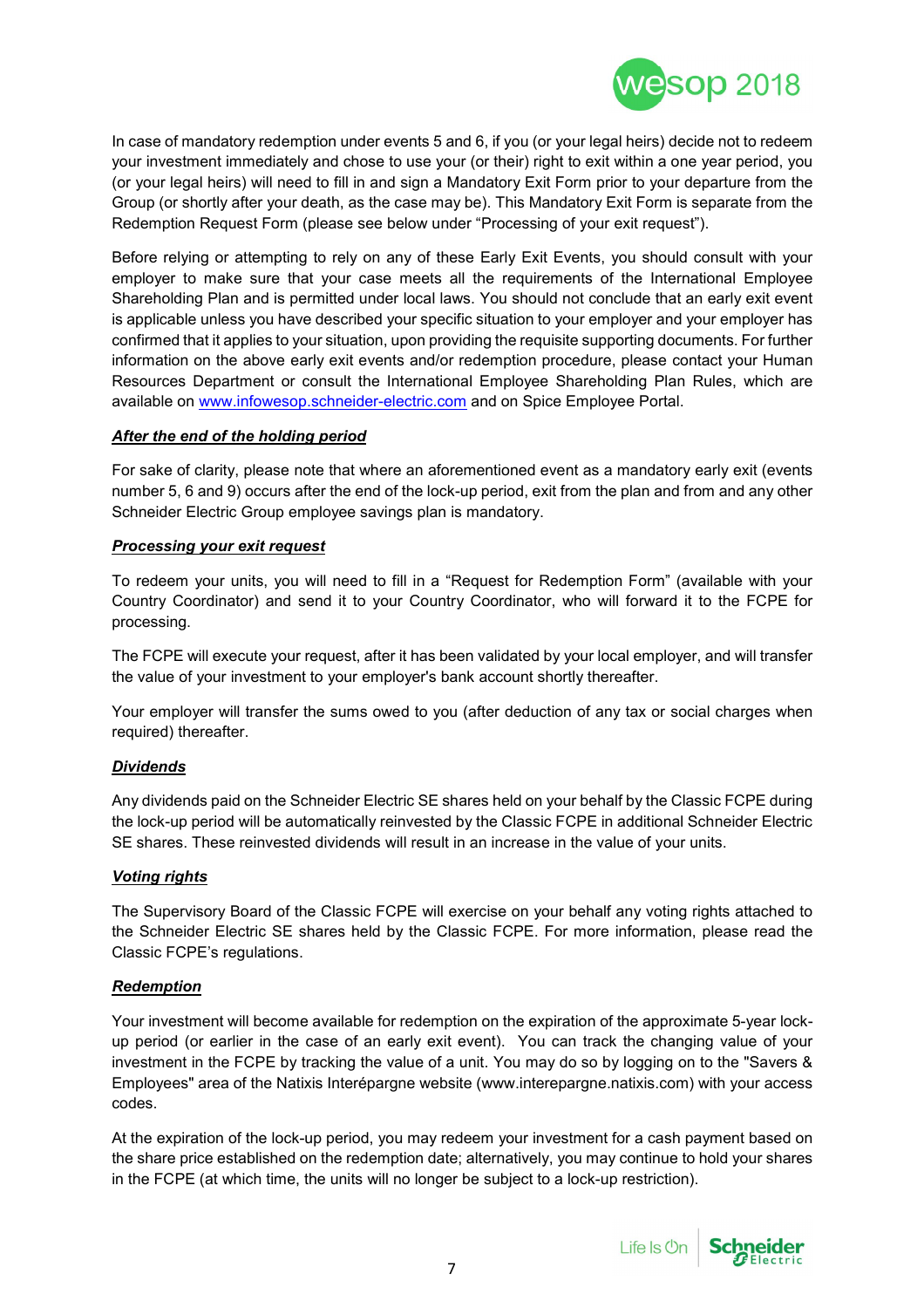

#### *Custody Arrangement*

For so long as the shares are held in the International Employee Shareholding Plan, Schneider Electric SE reserves the right, to the extent permitted by law, to amend or change the custody arrangements, including by transferring the shares held under the FCPE to a nominative account. Such amendment, change or transfer may affect the way your shareholder rights are exercised and enjoyed (including the manner and timing of dividend payments and voting rights).

#### *Labour Law Disclaimer*

Please note that this 2018 WESOP is provided to you by the French company, Schneider Electric SE, and not by your local employer. The decision to include a beneficiary in this or any future offering is taken by Schneider Electric SE in its sole discretion. The 2018 WESOP does not form part of your employment agreement and does not amend or supplement such agreement in any manner whatsoever. Participation in 2018 WESOP does not entitle you to future benefits or payments of a similar nature or value and does not entitle you to any other compensation if you lose your rights under 2018 WESOP because of the termination of your employment or otherwise. Benefits or payments that you may receive or be eligible for under 2018 WESOP will not be taken into consideration in determining the amount of any future benefits, payments or other entitlements that may be due to you (including in cases of termination of employment).

\* \* \*

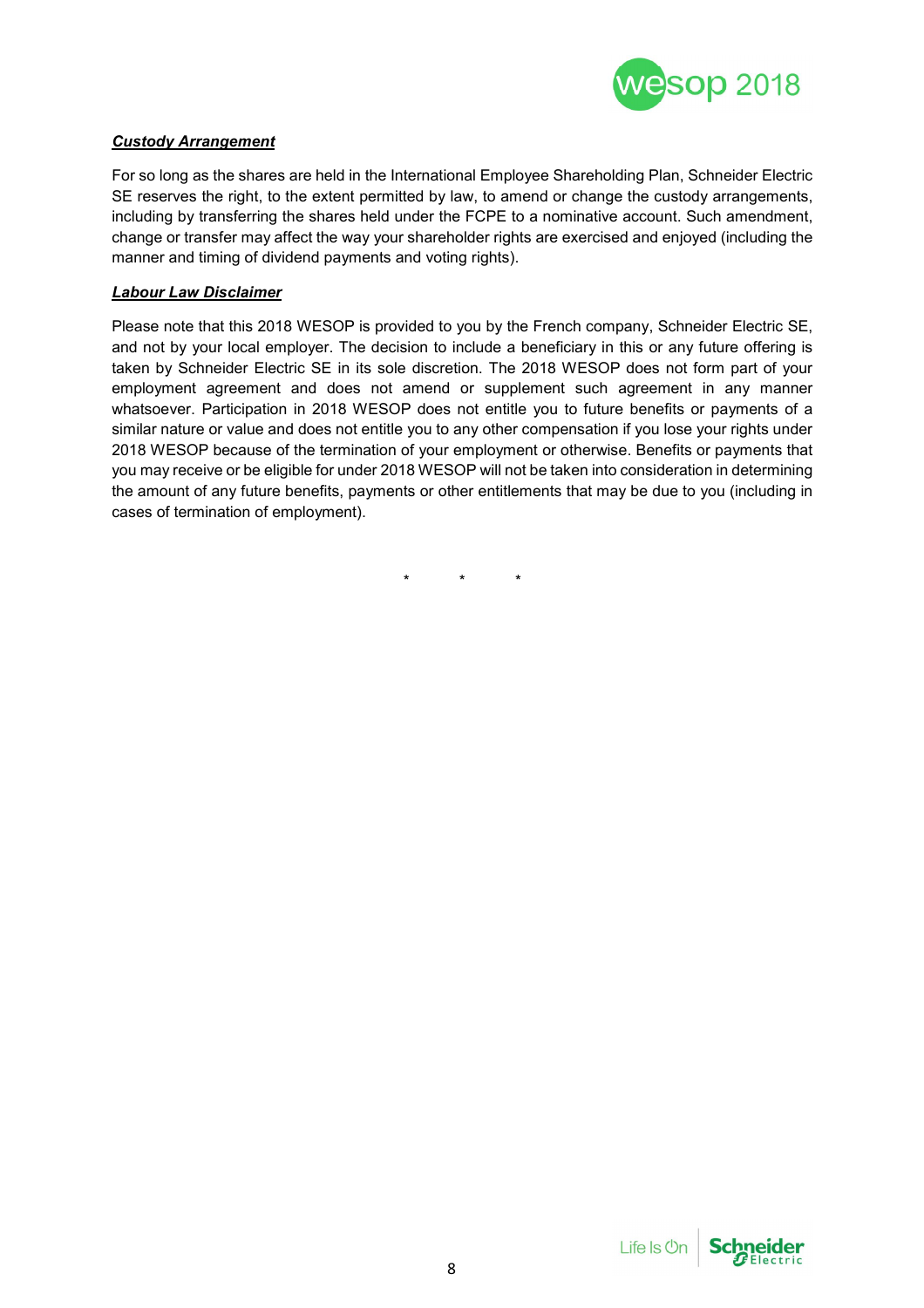

#### **SCHNEIDER ELECTRIC GROUP**

#### **2018 WORLDWIDE EMPLOYEE SHARE OWNERSHIP PLAN**

#### **Tax Information for Employees Resident in India**

*The purpose of this document is to provide answers to some of the questions you may have regarding income tax and social charges impact of your participation in 2018 WESOP.*

*This summary sets forth general principles that are expected to apply to employees who are and shall remain until the disposal of their investment residents of India for the purposes of the tax laws of India and the Convention between India and the French Republic for the avoidance of double taxation dated September 29, 1992 which came into force from August 01, 1994 (the "Treaty"), and who will continue to remain residents of India until their rights in relation to the units in this 2018 WESOP end. The tax consequences listed below are described in accordance with the Indian and French tax law and practices as well as the Treaty, applicable as at January 1, 2018. These laws and practices, as well as the Treaty, may change over time, and it is recommended that employees seek specific tax advice at the relevant time.*

*Please note that Schneider Electric or your employer are not providing, and will not provide, any personal or tax advice in relation to this Offering. For definitive advice, you should consult own tax advisor regarding the tax consequences of subscribing to the Schneider Electric SE shares. This summary is given for informational purposes only and should not be relied upon as being either complete or conclusive. While every effort has been made to give information as precise as possible, the employing company ("the Employer") does not take responsibility for its accuracy.*

#### **A. Taxation in France - At Subscription**

Provided your investment will be held through the Classic FCPE and such FCPE reinvests any dividends that may be distributed by Schneider Electric SE, you will not be subject to tax or social charges in France.

#### **B. Taxation in India - At Subscription**

#### *In the hands of the Employer:*

There will be no liability on the Employer to pay tax.

#### *In the hands of Employees:*

Your investment in Schneider Electric SE shares will be contributed and held in a collective employee shareholding vehicle (FCPE) in exchange for units. For shares subscribed through the 2018 WESOP, you will receive units from the Classic FCPE.

Perquisite income will be taxable in your hands at the time of exercise of option by the way of subscription. For financial year 2018-2019, the difference between the subscription price paid by you and the fair market value of those shares on the specified date (i.e. date of exercise of the option by way of subscription or any date within 180 days earlier to the date of such exercise) will be treated as a "perquisite" income. Such perquisite income will be taxable in your hands; and the Employer will withhold tax at the rate applicable and remit the withheld tax to the tax authorities.

The valuation of perquisite is calculated on the difference between:

(i) the "fair market value" of the shares (as determined by a "category I merchant banker" registered with the Security and Exchange Board of India. The merchant banker will

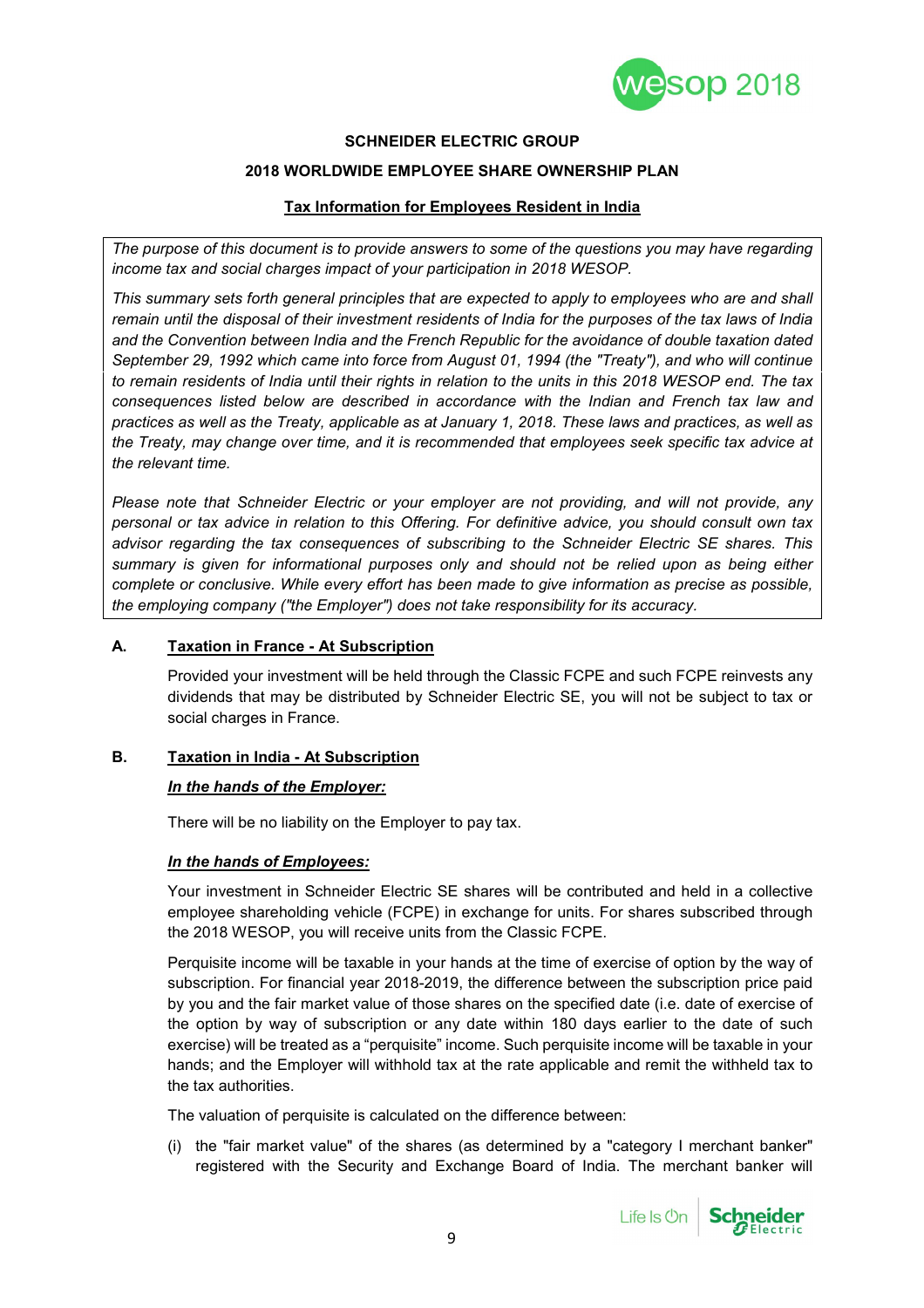

consider the listed price on the foreign stock exchange on the specified date (i.e., date of exercise of the option by the employee by the way of subscription or any date within 180 days earlier to the date of such exercise) as one of the considerations); and

(ii) the subscription amount paid by you.

In terms of the 2018 WESOP, the Schneider Electric SE shares are offered at a 15% discount on the reference price. Therefore, the proposed discount on the fair market value of the shares would be treated as perquisite under Section 17 of the Income-tax Act, 1961 and, as a result, would form part of your compensation and liable to be taxed in your hands as income under the head salaries. Employer will withhold tax at the rate applicable to you and remit the withheld tax to the tax authorities.

#### **C. Tax or social security charges that may be applicable on an employer's matching contribution (if applicable in your company)**

The employer matching contribution (matching your own personal contribution, if decided by your employer<sup>2</sup>, subject to a maximum of INR 105,000) by your Employer, at the subscription stage, will be treated as "perquisite" income and taxable in your hands.

The difference between the price paid by you (in this case zero) and the fair market value of the matching shares on the specified date will be treated as "perquisite" income. Rate of taxation would depend on your total income and taxed at progressive rates up to 30%, plus surcharge and cess, as applicable to you (for tax rates, please refer table in Section F below). Your Employer will withhold tax at the applicable tax rate and remit the withheld tax to the tax authorities.

## **D. Tax or social security charges that may be applicable in case of financing by your employer**

Under Section 17(2)(vi) of the Income-tax Act, 1961 read with Rule 3 of Income-tax Rules, 1962, perquisite includes the value of any fringe benefit or amenity granted or provided free of cost or at a concessional rate. Per the provisions of Rule 3(7)(i) of the Income-tax Rules, 1962, an interest-free loan or loan provided at a concessional rate qualifies as a perquisite. Therefore, the fringe benefit, concession or amenity given by the Employer to you (if you so opt) would take the form of perquisite and would be taxable in your hands.

## *Valuation of Perquisite (in the form of interest free loan)*

Since financing by the Employer would be free of interest, the Indian Tax law requires a charge of notional rate of interest on the loan amount, which would be treated as a perquisite in your hands and subject to tax. Perquisite value would be calculated based on the maximum outstanding monthly balance method. However, no perquisite value would be charged if the loan amount is less than INR 20,000 in the aggregate.

According to Rule 3(7)(i) of the Income-tax Rules, 1962, the value of benefit to the employee resulting from the interest free or concessional loan for any purpose by the employer shall be determined as the sum equal to the interest computed at the rate charged per annum by the State Bank of India as on the first day of the relevant previous year in respect of loans for the same purpose advanced by it, on the maximum outstanding monthly balance as reduced by the interest, if any, actually paid by him with respect to the amount in excess of INR 20,000.

The present rate charged by the State Bank of India for such type of loan is 15.80% per annum (which is subject to change from time to time). As the value of perquisite in the hands of the



<sup>2</sup> *Please refer Appendix A hereto for the matching contribution rules allocated by your employer, if any.*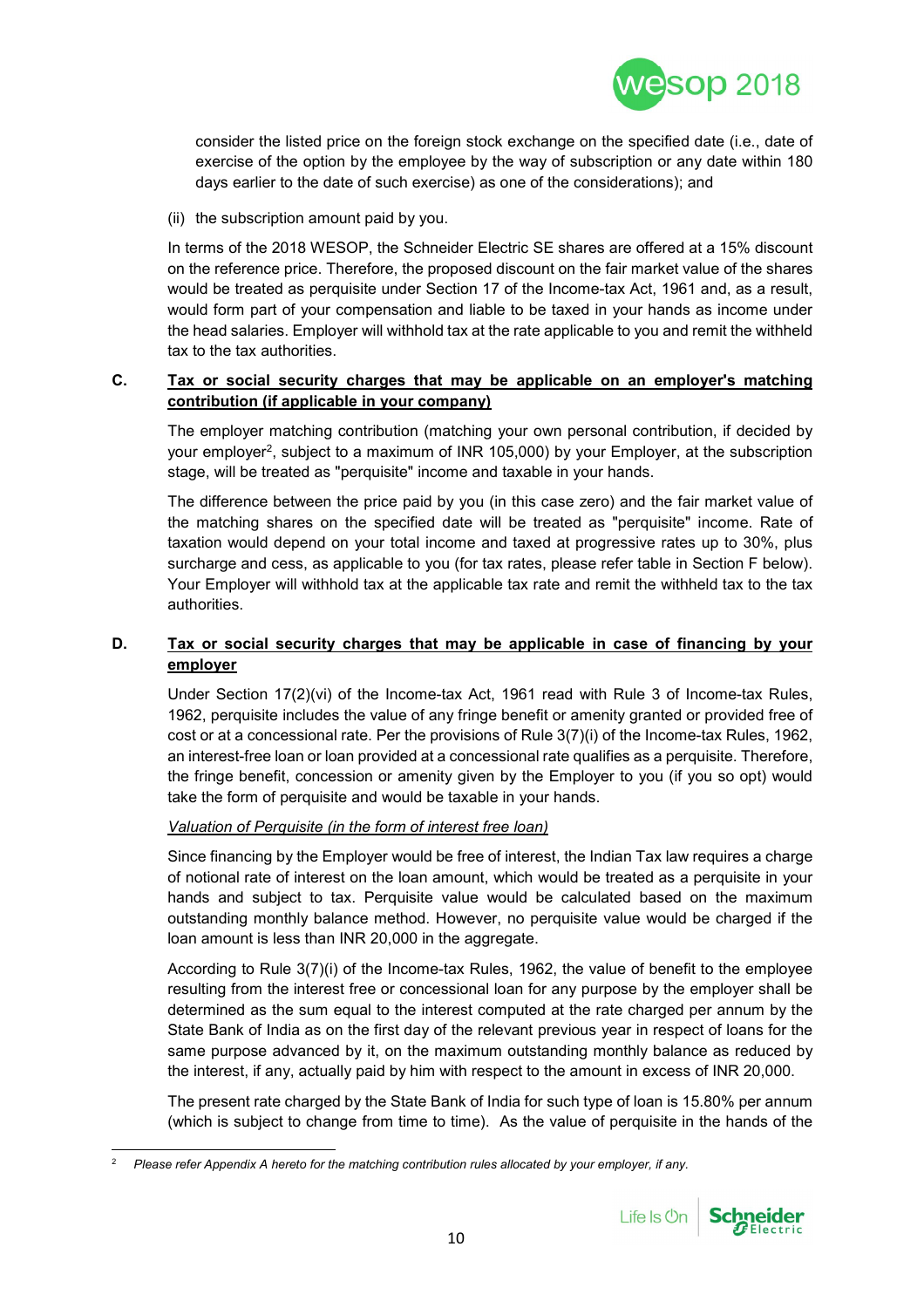

employee would be the difference between the interest rate charged by the State Bank of India and the rate offered by the employer (in the present case since the Employer will not charge interest on the amount of funding), the value of perquisite will be 15.80% (or such other applicable rate prescribed by the State Bank of India) on the maximum outstanding monthly balance a reduced by the interest, if any, actually paid.

Since the perquisite value on account of interest free/concessional loan would be taxable in your hands, the Employer would be required to withhold tax thereon at the appropriate rate.

There would be no social security tax consequences for you in case of financing by the Employer.

#### **E. Taxation in France - On Dividend Income**

Any dividend paid to the Classic FCPE will be automatically reinvested in additional Schneider Electric SE's shares. These reinvested dividends will result in an increase in the value of your units. There is presently no French withholding tax that is applicable to dividend reinvestment. Moreover, no French social charges are applicable.

#### **F. Taxation in India - On Dividend Income**

Under the Offering, dividends are capitalized in the FCPE, thus increasing the value of your units (or fractional units). Any dividend declared or distributed (including reinvestment) by a foreign company, would be taxable in your hands under the head 'Income from other sources'. Such income will then be added to your other income and the total income including the dividend would be taxed accordingly. There is no monetary threshold of dividends on which no tax is payable.

#### *Nature of the tax (e.g. income, capital gains, etc.)*

You will be liable to pay income tax, under the head 'Income from Other Sources'

#### *Method by which the taxable amount is to be calculated*

Since the incidence of tax is on distribution of dividend, any dividend declared or distributed by Schneider Electric SE to the FCPE, under the Offering, would be taxable in your hands under the head 'Income from Other Sources'. This income will then be added to your other income and the total income including the dividend would be taxed accordingly. The dividend income would remain taxable even if the dividend amount were reinvested in additional shares of Schneider Electric SE, as under law you would be deemed to have received the dividend upon distribution.

#### *Rate of taxation or social security charges*

There are no social security taxes or other charges payable other than the Income Tax. The rate of taxation would depend on your total income including the dividend income and would be taxed slab-wise as under:

| <b>Total Income</b>     | <b>Total tax liability</b>                                   | <b>Tax Rates</b> |
|-------------------------|--------------------------------------------------------------|------------------|
| Up to INR 2,50,000      | Nil                                                          | Nil              |
| Between INR 2,50,001 -  | 5% of the amount by which the total income exceeds INR.      | 5%               |
| INR 5,00,000            | 250,000                                                      |                  |
| Between Rs 5,00,001 -   | INR 12,500 plus 20% of the amount by which the total         | 20%              |
| INR 10,00,000           | income exceeds INR 500,000                                   |                  |
| INR 10,00,001 and above | INR 112,500 <i>plus</i> 30% of the amount by which the total | 30%              |
|                         | income exceeds INR 10,00,000                                 |                  |



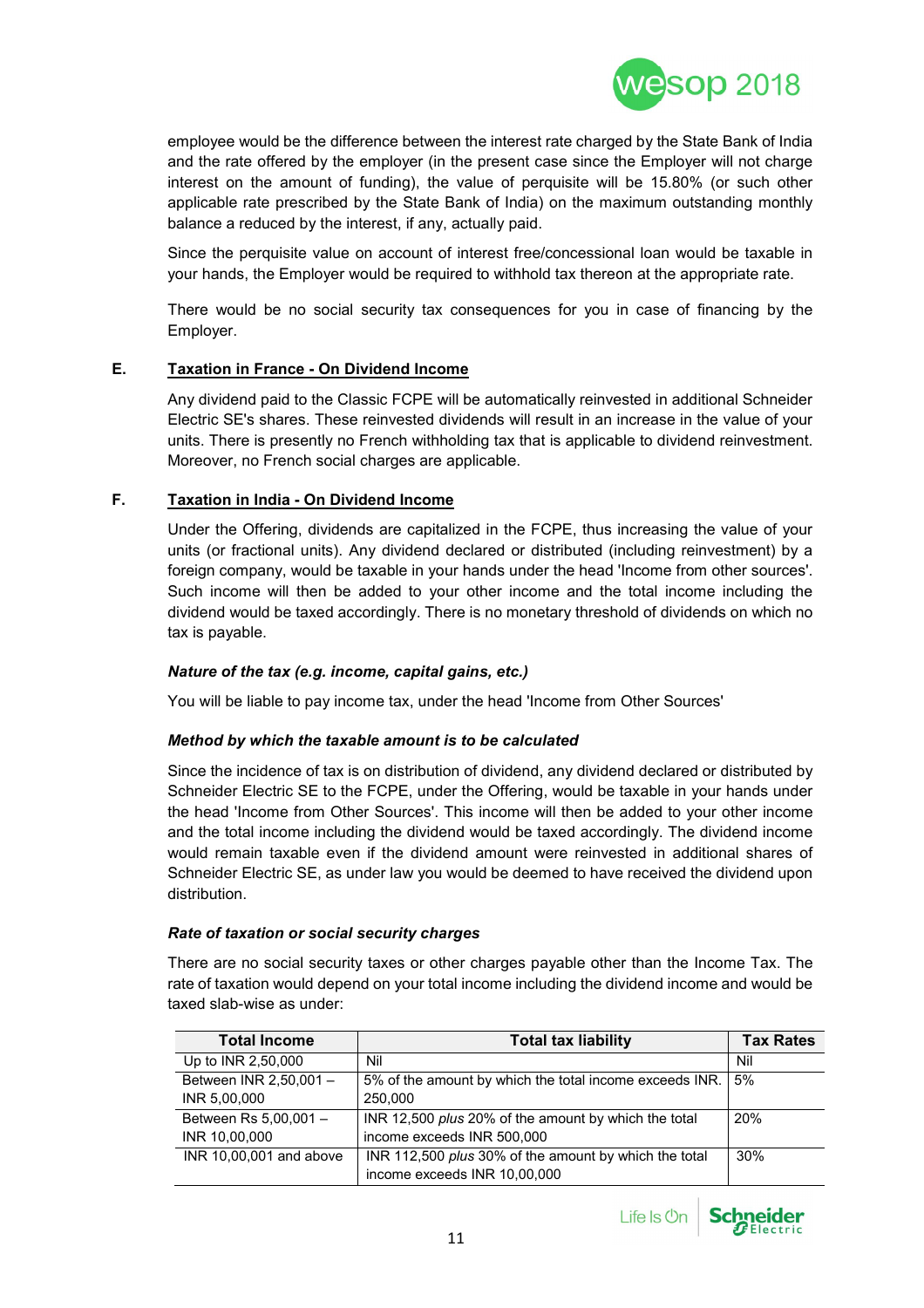

- *Notes: 1. The basic exemption limit is INR 250,000 in case of every individual below the age of 60 years, INR 300,000 in case of resident individuals of age 60 years or more and INR 500,000 for 'very senior citizen' in case of resident individuals of age 80 years and above.*
	- *2. Surcharge @10% of such income-tax in case of person having a total income of Rs. 5 million to INR 10 million*
	- *3. Surcharge @15% of such income-tax in case of person having a total income exceeding INR 10 million.*
	- *4. Health and Education Cess: at 4% on the amount of income tax and surcharge*
	- Maximum marginal tax rate (MMR) for individuals having income up to INR 10 million will be 34.32%; MMR will *be 35.88% for individuals having income above INR 10 million.*
	- *6. A resident individual (whose net income does not exceed Rs. 500,000) can avail rebate under Section 87A of the Income Tax, Act 1961). The same is deductible from income-tax before calculating education cess. The amount of rebate is 100% of income-tax or Rs.2000, whichever is less.*

Please note that above tax rates may change as tax rates are fixed by the Finance Act of the assessment year in which the disposal/redemption takes place.

#### *Time and method of payment of tax*

You will be liable to pay the income tax at the time of filing your income tax returns pertaining to each financial year by the due dates mentioned in the Income-tax Act, 1961.

#### **G. Taxation at Redemption of Units of the FCPE**

#### *Will redemption of investment in the FCPE result in any tax or social security charges?*

#### *Taxation in France*

Any gain derived from the redemption of units should not be subject to income tax or social security charges payable in France.

#### *Taxation in India*

Yes, capital gains would arise on *profit* or *gain* made at the time of redemption of units for cash or sale of shares, as the case may be, and taxed accordingly. There are no social security charges payable.

#### *Nature of the tax (e.g. income, capital gain or another form of tax)*

Under the Income-tax Act, 1961, any profit or gain arising from the transfer of a capital asset is chargeable to income tax under the head "Capital Gains". Capital Gain is the positive difference between the sale consideration at the time of redemption/transfer and the fair market value of shares at the time the option is exercised by way of subscription. The nature of capital gain, i.e., short term or long term, depends on the period of holding of units. If units are held for a period exceeding twenty-four (24) months, the capital gain would be treated as long term; otherwise (i.e., held for 24 months or less) capital gain would be treated as short term and taxed accordingly. In case of long-term capital gain, the benefit of sections 54EC to S. 54F of the Income-tax Act would be available to you.

Capital gains tax would arise at the time of redemption/transfer of units for cash resulting in any profit or gain on account of the sale/transfer of the capital asset, i.e., units. There would be no tax consequences if the units were to be held by you in the FCPE upon expiration of the 5-year lock-up period.

#### *Method by which the taxable amount is to be calculated*

If units are redeemed after a period of twenty-four (24) months, the income arising thereon would be treated as long term capital gain. If the units are redeemed before a period of twentyfour (24) months, it would be treated as a short-term capital gain.

The income chargeable as capital gains shall be computed by deducting from the value of the sale consideration received from the redemption of the FCPE units, the "**indexed cost of**

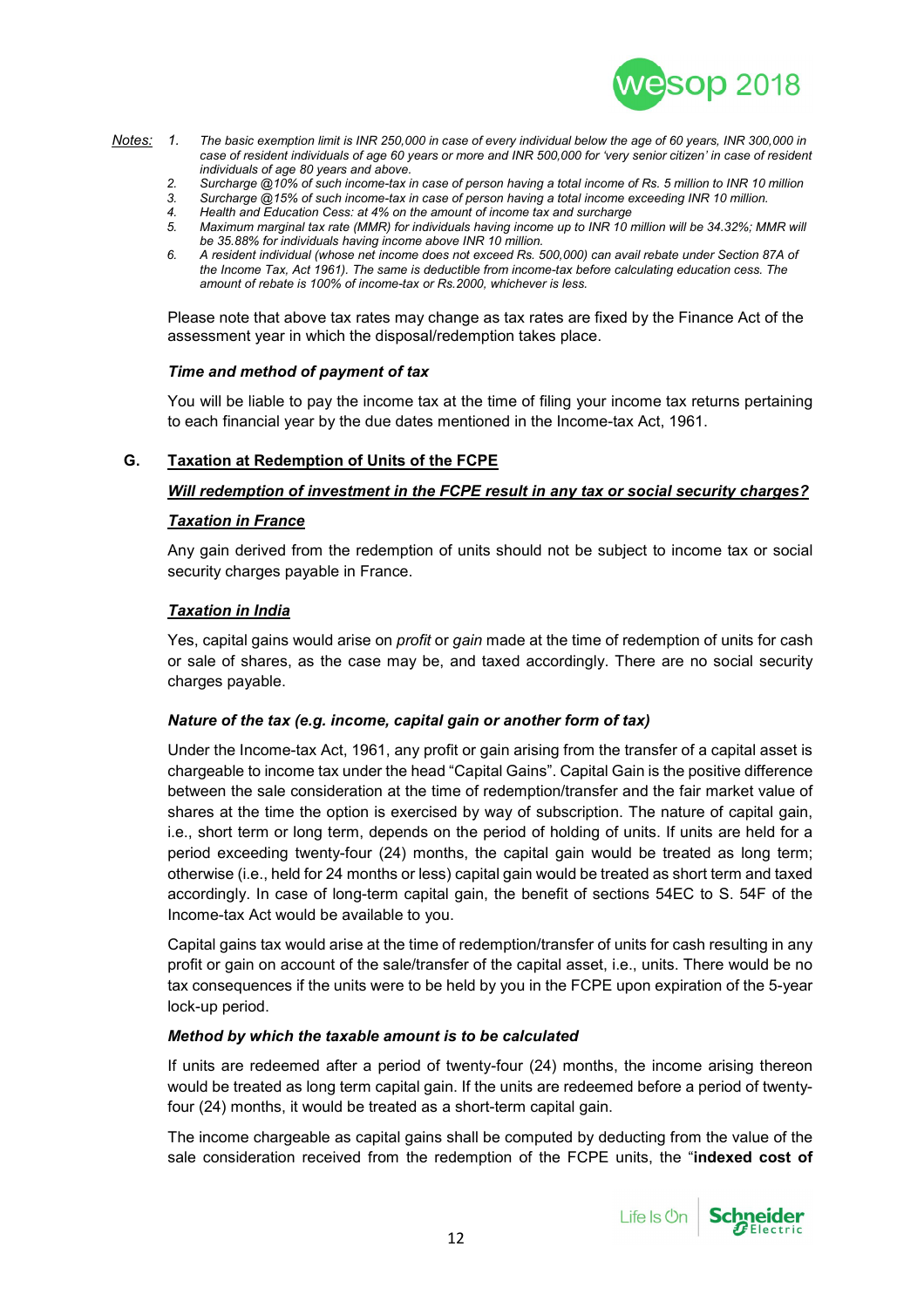

**acquisition<sup>3</sup>"** of the **units<sup>4</sup>** , cost of improvement and any expenditure incurred wholly and exclusively in connection with the transfer of the asset. In case of short- term capital gain, the cost of acquisition would not be indexed. If your employer finances the shares, the amount of interest, if any, paid by you will be included in the cost of acquisition.

*Example:* The capital gain will be calculated in the following manner:

|                                                                                             | Amount |
|---------------------------------------------------------------------------------------------|--------|
| Redemption price of units                                                                   |        |
| Cost of acquisition / indexed cost of acquisition (in case of long term   Y<br>capital gain |        |
| <b>Capital Gain</b>                                                                         | $X-Y$  |

#### *Rate of taxation and whether any social charges or other charges are applicable*

**Long term capital gain**: The present applicable tax rate for long term capital gains is 20% (after indexation of cost of acquisition), or 10% (without indexation of cost of acquisition), as is considered most beneficial, plus applicable surcharge and cess. If the shares are financed by a participating Schneider Electric entity in India, the amount of interest, *if any*, paid by an employee to the local employer will be added to the cost of acquisition.

**Short term capital gain**: Short-term capital gains are included in the income of the employee and are taxed as per the slab wise income tax rates specified below:-

| <b>Total Income</b>     | <b>Total tax liability</b>                                   | <b>Tax Rates</b> |
|-------------------------|--------------------------------------------------------------|------------------|
| Up to INR 2,50,000      | Nil                                                          | Nil              |
| Between INR 2,50,001 -  | 5% of the amount by which the total income exceeds INR.      | 5%               |
| INR 5,00,000            | 250,000                                                      |                  |
| Between Rs 5,00,001 -   | INR 12,500 plus 20% of the amount by which the total         | 20%              |
| INR 10,00,000           | income exceeds INR 500,000                                   |                  |
| INR 10,00,001 and above | INR 112,500 <i>plus</i> 30% of the amount by which the total | 30%              |
|                         | income exceeds INR 10,00,000                                 |                  |

<sup>3</sup> Definition of "Indexed cost of acquisition" under the Income tax Act,1961: -

"*Indexed cost of acquisition means an amount, which bears to the cost of acquisition the same proportion as Cost Inflation Index ('CII') for the year in which the asset is transferred bears to the CII for the first year in which the asset was held by the person*."

Explanation for clarity: The cost of acquisition shall be increased proportionately to the increase in the general cost inflation index. The method of indexation provides the person with a protection against inflation and erosion of real worth of his investment. It is computed as under:

Cost of Acquisition \* (CII for the year in which asset is transferred / CII for the first year in which the asset was held by the person)

Note: The Cost Inflation Index is defined by the Income Tax Act, 1961.

Illustration (Only a hypothetical scenario): Mr. X purchased 1000 shares of Company ABC Pvt. Ltd for Rs.120,000 in March 2000 and sold them for Rs.185,000 in September 2003. Since the shares are held for a period more than 24 months, the capital gain arising on transfer of shares would be long-term capital gain and hence the cost of acquisition would be indexed.

The indexed cost of acquisition would be computed as under: - Cost of acquisition =  $Rs.120,000$ CII of the year in which asset is transferred i.e. 2003 = 463 CII of the year in which asset is acquired by Mr. X i.e. 2000 = 389 Indexed cost of acquisition = Rs.120,000 \* 463/389 = Rs. 142,827.8 Long term capital gain = Sales Consideration = Rs.185,000 Less: Indexed Cost of acquisition = Rs.142,827.8

#### **i.e. Rs. 42,172.2**

Capital Gains arise as a result of any profits or gains made on account of sale/transfer of a capital asset, i.e., units in this case. Dividends are taxed in the hands of the employees as and when dividend is distributed and received by him/her. Hence, the incidence of taxation in both cases is on account of the difference in the nature of income arising or accruing in the hands of the employees on account of dividend or capital gains, as the case may be. The employees will be deemed to have received the dividend received by the FCPE, even though the FCPE will not redistribute it to the employees. In fact, FCPE will use the dividend to purchase new Schneider Electric SE shares (in a way, these shares will represent the Schneider dividend). The amount so reinvested will become the cost of acquisition for the reinvested units and the same shall be deductible (with or without indexation, as the case may be) from the sale consideration as and when the units are sold in future. In other words, out of the sale proceeds of the reinvested units the amount of dividend originally invested shall be treated, as cost of acquisition and the differential will be taxed as capital gains. Hence there will not be any double taxation.



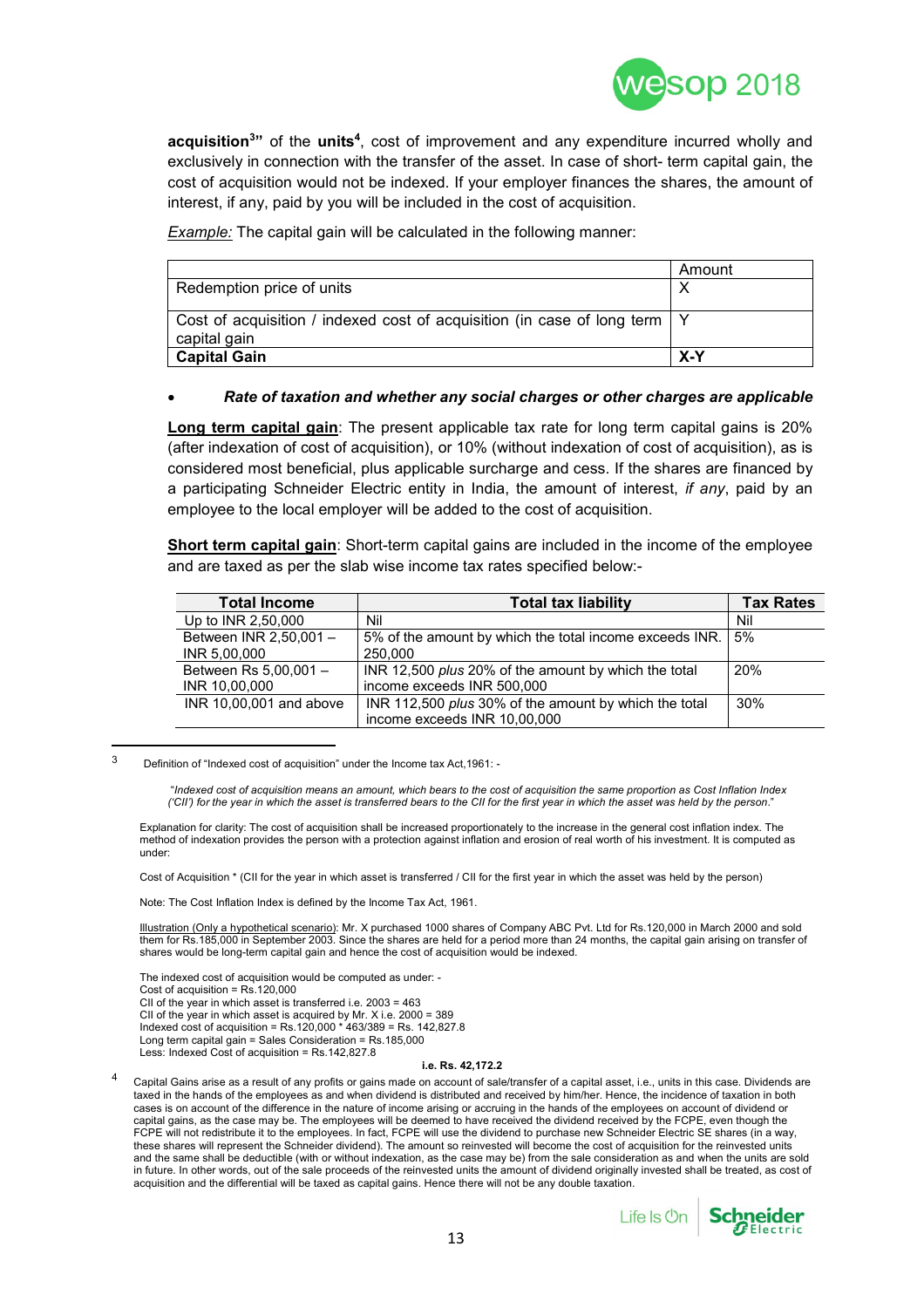

#### *Notes:*

- *1. The basic exemption limit is INR 250,000 in case of every individual below the age of 60 years, INR 300,000 in case of resident individuals of age 60 years or more and INR 500,000 for 'very senior citizen' in case of resident individuals of age 80 years and above.*
- *2. Surcharge @10% of such income-tax in case of person having a total income of Rs. 5 million to INR 10 million*
- *3. Surcharge @15% of such income tax in case of person having a total income exceeding INR 10 million.*
- *4. Health and Education Cess: at 4% on the amount of income tax and surcharge*
- *5. Maximum marginal tax rate (MMR) for individuals having income up to INR 10 million will be 34.32%; MMR will be 35.88% for individuals having income above INR 10 million.*
- *6. A resident individual (whose net income does not exceed Rs. 500,000) can avail rebate under Section 87A of the Income Tax, Act 1961). The same is deductible from income tax before calculating education cess. The amount of rebate is 100% of income tax or Rs.2000, whichever is less.*

Please note that above tax rates may change as tax rates are fixed by the Finance Act of the assessment year in which the disposal/redemption takes place.

#### *Time and method of payment of tax (e.g. withholding tax from employee's salary or is it self-declared by employee).*

You will pay the income tax at the time of filing your income tax returns pertaining to each financial year by the due dates mentioned in the Income-tax Act, 1961.

## **H. Wealth Tax**

No, as the definition of Assets chargeable to wealth tax given under the Wealth Tax Act, 1957 does not include units.

#### **I. General Matters**

#### *What are my reporting obligations with respect to the holding of shares, receipt of dividend and investment redemption?*

You have no reporting obligations under FEMA for the holding, redemption, receipt of bonus shares and investment redemption except for disclosing any income arising from it in the income tax return filed by you.

Subject to the terms and conditions of 2018 WESOP, you may transfer by way of sale the units/shares acquired thereunder provided that the proceeds thereof are repatriated immediately on receipt thereof, and in any case not later than 90 days from the date of sale thereof.

\* \* \*